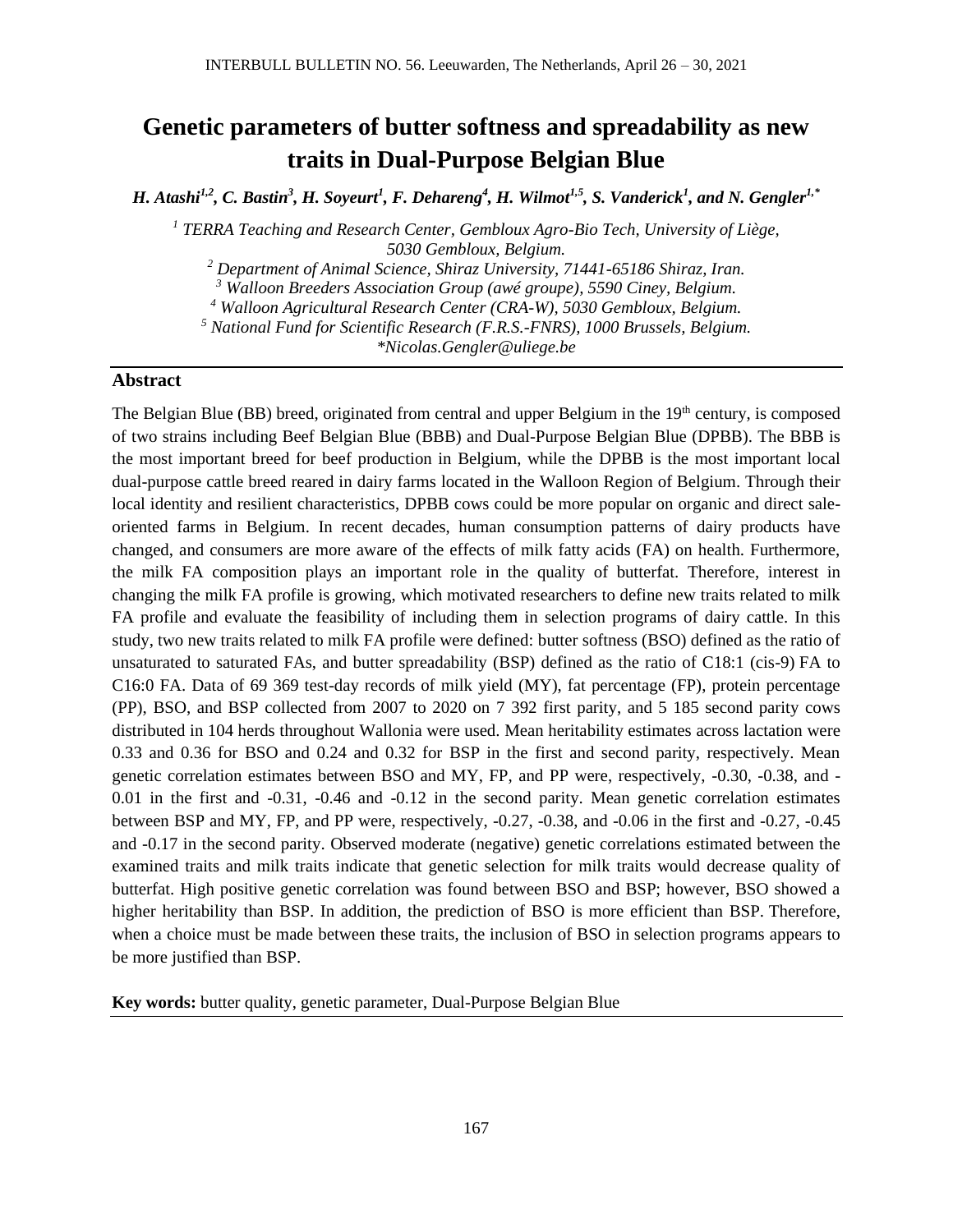## **Introduction**

The Belgian Blue (BB) breed originated from central and upper Belgium in the  $19<sup>th</sup>$ century, from crossing local Belgian dairy cattle with Shorthorns (Coopman, 2008). The BB is now composed of two strains including Beef Belgian Blue (BBB) and Dual-Purpose Belgian Blue (DPBB) (Gengler et al., 2007, Mota et al., 2017). The BBB is the most important breed for beef production in Belgium, while the DPBB is the most important local dual-purpose cattle breed reared in dairy farms located in the Walloon Region of Belgium. Smaller populations of DPBB exist in Flanders and also in northern France where they are called "Belgisch-Witblauw Dubbeldoel" and "Bleue du Nord", respectively. It has been documented that milk produced by DPBB cows has a higher quality than milk produced by high-output international breeds such as Holstein, Jersey, or Brown Swiss (Soyeurt et al., 2006, Bastin et al., 2020). Therefore, DPBB cows could be more popular on organic and direct saleoriented farms in Belgium.

The fat content of milk is of economic importance because it is a factor affecting milk price in most countries of the world. However, the quality and processing ability of milk are highly correlated with contents and compositions of milk fat. In addition, in recent decades, human consumption patterns of dairy products have changed, and consumers pay more attention to the health aspects of the food. Biologically active lipid substances are primarily saturated fatty acids (SFA), monounsaturated fatty acids (MUFA), and polyunsaturated fatty acids (PUFA). Besides the positive effect of milk unsaturated FAs (UFA) on human health, increasing the proportion of UFA in bovine milk fat has a positive impact on the technological properties of butter (Soyeurt et al., 2008). Therefore, interest in changing the milk fatty acid profile is growing. Moreover, unfavourable changes may happen through correlated responses. All

these facts have motivated researchers to define new traits related to milk fatty acids and to evaluate the feasibility of including them in selection programs of dairy cattle.

The objective of this study was to estimate the genetic parameters for butter softness and butter spreadability as new traits related to milk fatty acid profile in DPBB. Results from this study are potentially useful contributions to the establishment of genetic evaluations for milk quality traits in DPBB.

## **Materials and Methods**

### *Phenotypic data*

The data used was a subset of the available data and consisted in test-day records of milk yield (MY), fat percentage (FP), protein percentage (PP), and selected FAs contents on Dual-Purpose Belgian Blue (DPBB) cows. Cows with missing birth date, calving date, and parity number were excluded. Only records from the first and second parities that had data for all traits on a given test day were kept. Records from DIM lower than 5 d and greater than 365 d were eliminated. Within cow, if parity two was present, parity one had to be also present. Herds were required to have a minimum of 10 cows in the data set to be included in the analysis. Age at the first calving (AFC) was calculated as the difference between birth date and first calving date and restricted to the range of 640 to 1500 d. Daily MY, FP, and PP were restricted to the range of 1 to 70 kg, 1 to 9 % and 1 to 7 %, respectively. The edited data consisted of 69 369 test-day records of milk yield and milk compositions collected during 2007 to 2020 on 12 577 lactations of 7 392 DPBB cows distributed in 104 herds in the Wallonia region of Belgium. The number of test-day records on the first and second parity cows were, 40 903 (on 7 392 cows) and 28 466 (on 5 185 cows), respectively. Full pedigree consisted of 36 955 females and 6 742 males. Two new traits related to milk fatty acids were defined. Butter softness (BSO) defined as the ratio of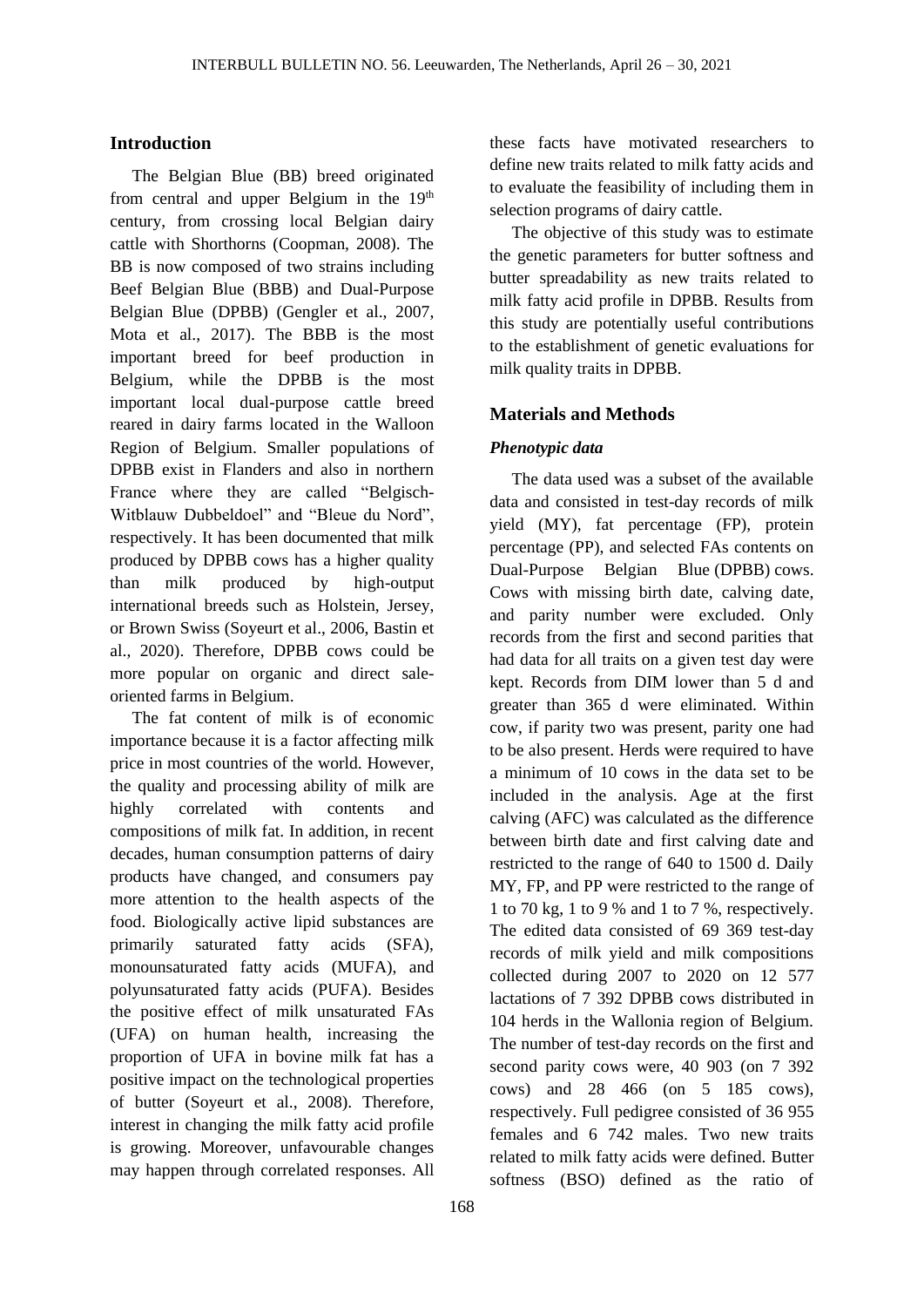unsaturated to saturated FAs, and butter spreadability (BSP) defined as the ratio of C18:1 (cis-9) FA to C16:0 FA.

#### *Predicted concentrations of fatty acid in milk.*

All milk samples were analyzed by MIR spectrometer (Foss MilkoScan FT6000; Foss, Hillerød, Denmark), an instrument that also provided the standard milk recording analyses. The methodology used to predict the FA contents was described previously by Soyeurt et al. (2011). Prediction equations used were improved versions (i.e., extended reference data) of those described by Soyeurt et al. (2011) using mid infrared (MIR) milk spectral data that is available for many recent test-days recorded in the Walloon Region of Belgium.

#### *Genotypic data*

In this study and derived future genetic evaluations, genomic was from the beginning considered. Genotypes were available on 1 699 animals (639 males and 1 060 females). SNP with minor allele frequency (MAF) less than 5%, and those deviated from Hardy-Weinberg equilibrium were excluded. In total, 28,266 SNPs located on the 29 BTAs were used in the genomic analysis.

#### *Model*

The following random regression (RR) testday animal model through multiple-trait, multiple-lactation was used to estimate variance components for test-day records of included traits:

$$
\begin{aligned} y_{ijklmn} &= \ \mu + \text{HTDp}_i + \sum_{b=0}^4 AS_j \mathbf{\varrho}_b(t) + \sum_{b=0}^2 \text{HY}_k \mathbf{\varrho}_b(t) \\ &+ \sum_{b=0}^2 \text{pe}_m \mathbf{\varrho}_b(t) + \sum_{b=0}^2 a_m \mathbf{\varrho}_b(t) + e_{ijklmn} \end{aligned}
$$

where  $y_{iiklmn}$  is the test-day record (MY, FP, PP, and BSO or BSP) on DIM n of cow m in parity 1, belonging to  $i<sup>th</sup>$  class of HTDp,  $j<sup>th</sup>$ class of AS, and  $k^{th}$  class of HY,  $HTDp_i$  is the fixed effect of i<sup>th</sup> class of herd-test day-parity,

 $AS_k$  is the fixed effect of age-season of calving defined as the following: age at calving class (six and four classes of age at calving were created for the first and second parity, respectively)  $\times$  season of calving (four seasons: winter from January to March, spring from April to June, summer from July to September and autumn from October to December),  $\sum_{b=0}^{2} HY_k \varphi_b(t)$ ,  $\sum_{b=0}^{2} p e_m \varphi_b(t)$ , and  $\sum_{b=0}^{2} a_m \varphi_b(t)$  are, respectively, the random regression coefficients of herd-year of calving, permanent environmental, and additive effects,  $e_{ijklmn}$  is the residual effect.

Regression curves were modeled using Legendre polynomials of order 2. The additive genetic, herd-year of calving, permanent environment, and residual variances were obtained as follows:

| $Var\left[\begin{array}{c} -y \\ p \\ a \\ e \end{array}\right] = \left[\begin{array}{ccc} I \otimes HY & 0 \\ 0 & I \otimes P \\ 0 & \end{array}\right]$ |  |  |  |                |  |
|-----------------------------------------------------------------------------------------------------------------------------------------------------------|--|--|--|----------------|--|
|                                                                                                                                                           |  |  |  |                |  |
|                                                                                                                                                           |  |  |  | $Ga \otimes H$ |  |
|                                                                                                                                                           |  |  |  |                |  |

Where **HY** is the 24×24 covariance matrix of the herd-year of calving regression coefficients. **P** is the 24×24 covariance matrix of the permanent environmental regression coefficients. Blocks within  $\mathbf{R} = \sum^{+} \mathbf{R}^{\mathbf{p}}$  contain diagonal matrices (4×4) of residual covariances among traits with elements that depend on parity (**p**). Residual covariances among traits on the same testday were therefore allowed to be different from zero, and residual covariances were the same within each parity. **Ga** is the 24×24 covariance matrix of the additive genetic regression coefficients, **H** is a matrix that combines pedigree and genomic relationships, and its inverse consists of the integration of additive and genomic relationship matrices, **A** and **G**, respectively (Aguilar et al., 2010):

$$
H^{-1} = A^{-1} + \begin{bmatrix} 0 & 0 \\ 0 & G^{-1} - A_{22}^{-1} \end{bmatrix}
$$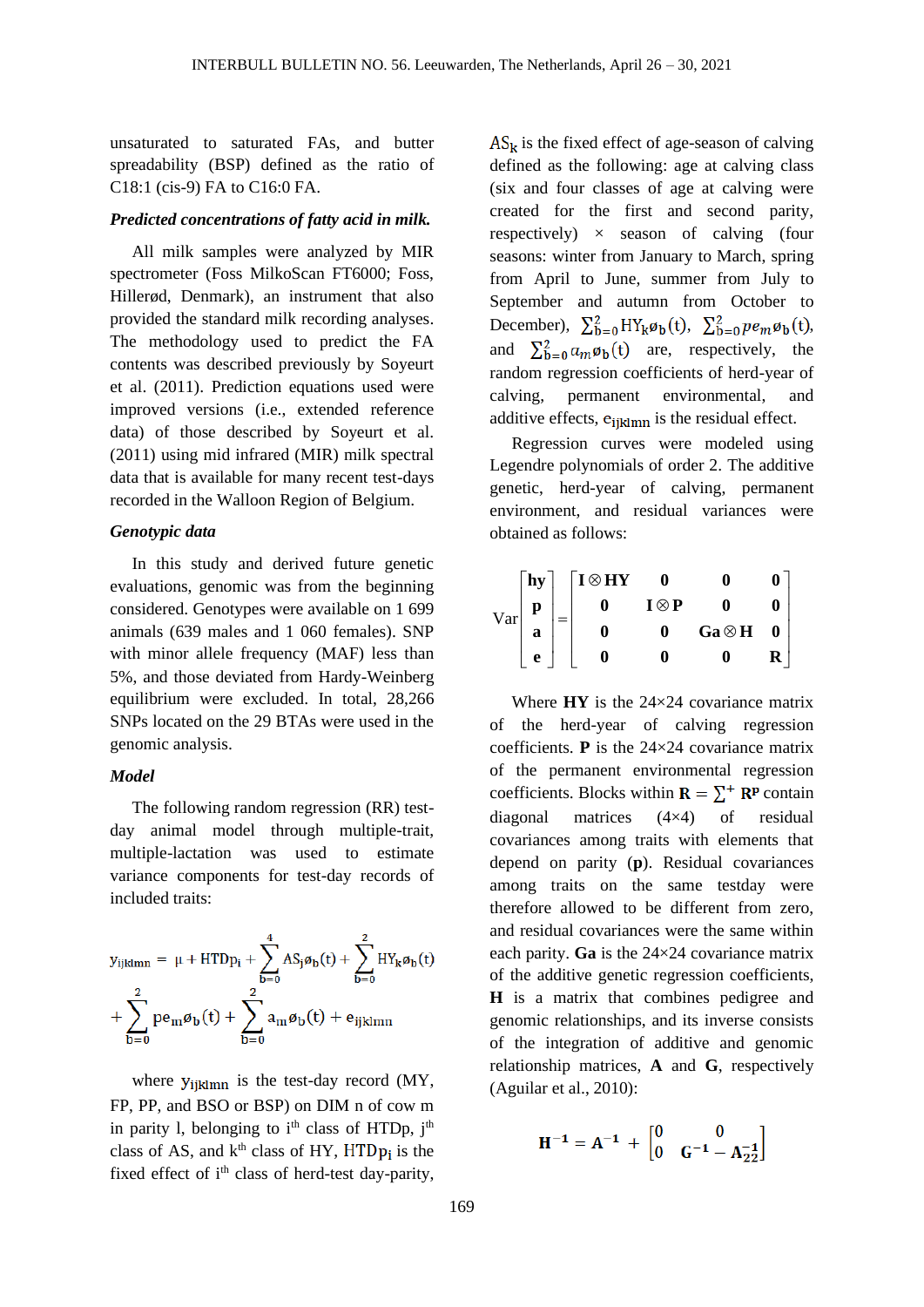In this equation, **A** is the numerator relationship matrix based on pedigree for all animals;  $A_{22}$  is the numerator relationship matrix for genotyped animals; and **G** is the weighted genomic relationship matrix obtained using following function:

$$
G = G^* * 0.95 + A_{22} * 0.05
$$

The **G\*** is the genomic relationship matrix obtained using the following function described by VanRaden (2008):

$$
\mathbf{G}^* = \frac{\mathbf{Z}\mathbf{D}\mathbf{Z}'}{\sum_{i=1}^M 2p_i(1-p_i)}
$$

where **Z** is a matrix of gene content adjusted for allele frequencies (0, 1 or 2 for *aa*, *Aa*, and *AA*, respectively); **D** is a diagonal matrix of weights for SNP variances ( $\mathbf{D} = \mathbf{I}$ ); M is the number of SNP, and  $p_i$  is the minor allele frequency of the i<sup>th</sup> SNP. The **H** matrix was built scaling **G** based on **A22**, considering that the average of diagonal of **G** is equal to the average of diagonal of **A22**, and the average of off-diagonal **G** is equal to average of offdiagonal **A22**.

The (co)variance components were estimated by Bayesian inference using the GIBBS3F90 program (Aguilar et al., 2018). Gibbs sampling was used to obtain marginal posterior distributions for the various parameters using a single chain of 100 000 iterates. The first 20 000 iterates of each chain were regarded as a burn-in period to allow sampling from the proper marginal distributions. The length of this burn-in period was determined by visually inspecting plots of sample values across rounds. Genetic (co)variances on each test day were calculated using the equation described by Jamrozik and Schaeffer (1997). Daily heritability was defined as the ratio of genetic variance to the sum of genetic, permanent environmental, herd-year calving, and residual variances at a given DIM.



**Figure 1.** Heritability estimates for BSO and BSP in the first (A) and second parity



**Figure 2.** Genetic correlation estimates between BSO and milk yield (BSO-MY), fat percentage (BSO-FP), and protein percentage (BSO-PP) in the first parity.



**Figure 3.** Genetic correlation estimates between BSO and milk yield (BSO-MY), fat percentage (BSO-FP), and protein percentage (BSO-PP) in the second parity.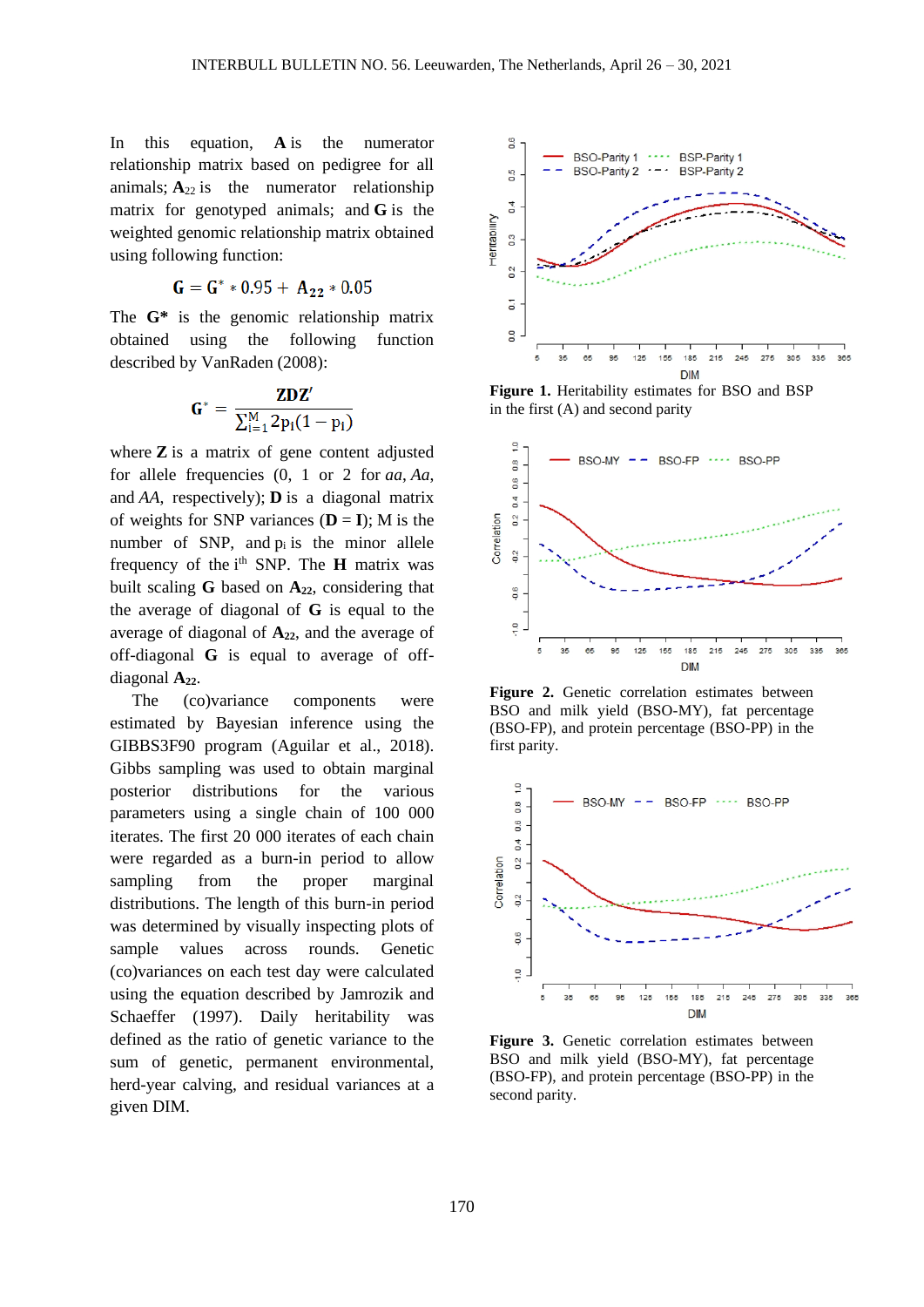

**Figure 4.** Genetic correlation estimates between BSP and milk yield (BSP-MY), fat percentage (BSP-FP), and protein percentage (BSP-PP) in the first parity.



**Figure 5.** Genetic correlation estimates between BSP and milk yield (BSP-MY), fat percentage (BSP-FP), and protein percentage (BSP-PP) in the second parity.



**Figure 6.** Genetic correlation estimates between BSP and BSO in the first and second parity.

#### **Results & Discussion**

Mean (SD) daily milk yield was 12.56 (4.08) kg with 3.71 (0.59) % of fat and 3.34 (0.37) % of protein in the first parity, while the mean (SD) milk yield was 14.69 (5.49) kg with 3.69 (0.63) % of fat and 3.34 (0.38) % of protein in the second parity. Mean (SD) BSO and BSP were, respectively, 0.61 (0.16) and 0.56 (0.16) in the first and 0.59 (0.16) and 0.54 (0.15) in the second parity. The heritability estimated in daily basis for BSO and BSP in the first and second parities are presented in Figure 1. Mean heritability estimates across lactation were 0.33 and 0.36 for BSO and 0.24 and 0.32 for BSP in the first and second parity, respectively. Heritability estimates for BSO and BSP were low at the beginning of lactation, reached the peak at around eight months in milk, then decrease to the end of lactation (Figure 1). The genetic correlations estimated on a daily basis between BSO and milk traits (MY, FP, and PP) in the first and second parities are presented in Figures 2 and 3, respectively. Mean genetic correlation estimates between BSO and MY, FP, and PP were, respectively, -0.30, -0.38, and -0.01 in the first and -0.31, -0.46 and -0.12 in the second parity. The genetic correlations estimated on a daily basis between BSP and milk traits (MY, FP, and PP) in the first and second parities are presented in Figures 4 and 5, respectively. Mean genetic correlation estimates between BSP and MY, FP, and PP were, respectively, -0.27, -0.38, and -0.06 in the first and -0.27, -0.45 and -0.17 in the second parity. Mean (SD) genetic correlations estimated in daily basis between BSO and BSP were 0.96 (0.01) and 0.95 (0.02), in the first and second parity (Figures 6). Genetic correlations were very high throughout the lactation, indicating that BSO and BSP were two nearly identical traits.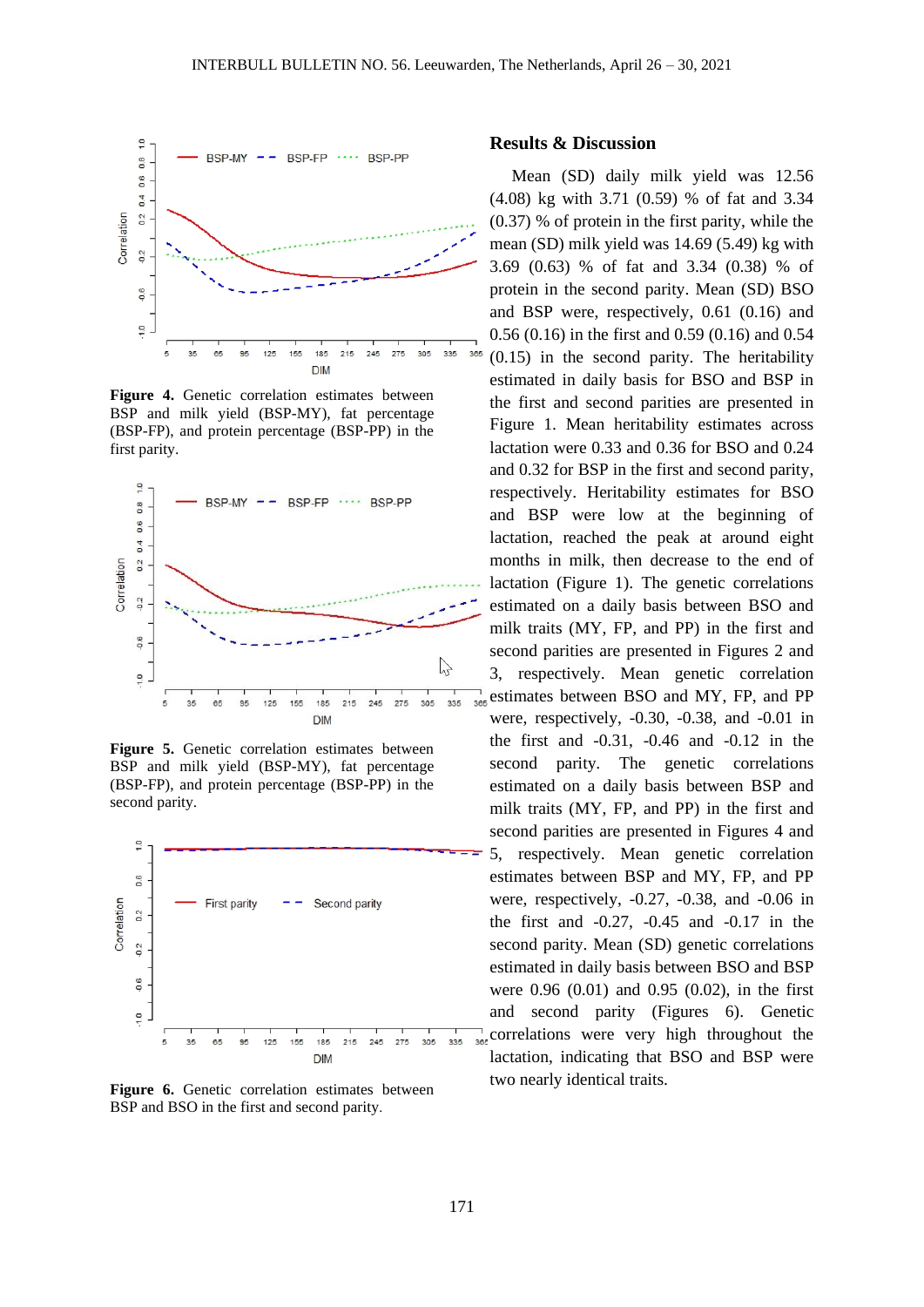## **Conclusions**

In this study, two new traits related to milk fatty acid profile associated to technological properties were defined: butter softness (BSO) defined as the ratio of unsaturated to saturated FAs, and butter spreadability (BSP) defined as the ratio of C18:1 (cis-9) FA to C16:0 FA. The heritability estimates of BSO and BSP, as two technological traits, were moderate but varied within lactation. The BSO and BSP showed moderate negative genetic correlations with MY and FP. Soyeurt et al. (2008) reported negative genetic correlation between butter hardness (defined as the ratio of SFA to UFA) and MY, and positive genetic correlation between butter hardness and FP and PP in Holstein cows. The genetic correlations between BSO and BSP were very high, therefore these are nearly identical traits. However, they showed differences in heritability with BSO showing higher values than BSP.

## **Implications and Future Developments**

Currently, selection in DPBB breed is focusing on increasing MY, FP, and PP. Observed moderate (negative) genetic correlations estimated between the examined traits (BSO and BSP) and milk traits (MY, FP, and PP) indicate that this genetic selection would decrease quality of butterfat. Therefore, research efforts to evaluate genetically BSO and BSP in routine in a joint French-Walloon genomic evaluation and to develop selection indexes restricting negative changes in the future are needed. The ongoing INTERREG VA France-Wallonie-Vlaanderen BlueSter project is supporting these efforts. Very high positive genetic correlation was found between BSO and BSP and this throughout the lactation. However, BSO showed a higher heritability than BSP. In addition, the prediction of larger FA groups like UFA and SFA (used for estimating BSO) is more efficient than individual FA (used for estimating BSP). Furthermore, SFA and UFA

are more frequently available. Therefore, the inclusion of BSO in selection programs is more justified than BSP. Routine genetic evaluations will be developed to be able to benefit from records beyond the second lactation and the large availability of correlated traits (i.e., MY, FP and PP) useful when MIR data to predict BSO and BSP is not yet available as currently in specific regions where DPBB cattle are present. Similarly, MIR based data (i.e., BSO and BSP) will not be available for older records, but, as shown in this study, a specific pattern of correlations across the lactations of MY, FP and PP with BSO and BSP.

Current research can be extended to Holsteins, the major dairy breed in Belgium. In this situation, strategies can be exploited to include external information for INTERBULL evaluated correlated traits using appropriate strategies (Colinet et al., 2018).

## **Acknowledgments**

H. Atashi acknowledges the support of the Walloon Government (Service Public de Wallonie – Direction Générale Opérationnelle Agriculture, Ressources Naturelles et Environnement, SPW-DGARNE, Namur, Belgium) for its financial support facilitating his stay in Belgium through the WALLeSmart Project (D31-1392). H. Wilmot, as a current Research Fellow, and N. Gengler, as a former senior research associate, acknowledge the support of the Fonds de la Recherche Scientifique – FNRS (Brussels, Belgium). The authors thank the INTERREG VA France-Wallonie-Vlaanderen program and the Walloon Government (Service Public de Wallonie – Direction Générale Opérationnelle Agriculture, Ressources Naturelles et Environnement, SPW-DGARNE, Namur, Belgium) for their financial support through the BlueSter project and previous projects. The authors also acknowledge the technical support by the Walloon Breeders Association (elevéo). The University of Liège – Gembloux Agro-Bio